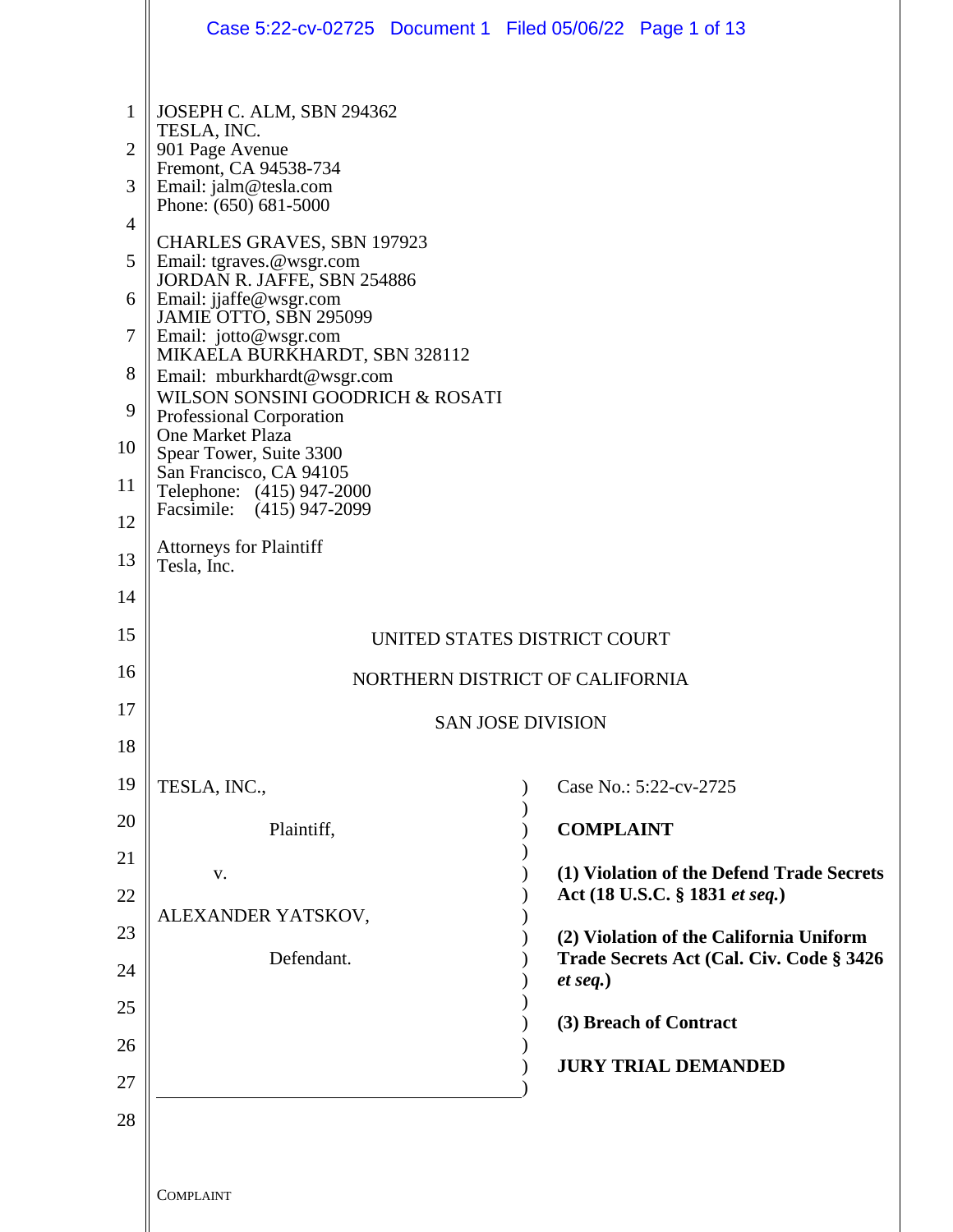Plaintiff Tesla, Inc. ("Tesla" or "Plaintiff"), complains and alleges against Defendant Alexander Yatskov ("Yatskov" or "Defendant"), as follows:

3

1

2

## **NATURE OF THE ACTION**

4 5 6 7 1. This is a case about illicit retention of trade secrets by an employee who, in his short time at Tesla, already demonstrated a track record of lying and then lying again by providing a "dummy" device to try and cover his tracks. Defendant's effective refusal to return Tesla's confidential information—and lie about it—has left Tesla no choice but to commence this action.

8 9 10 11 12 13 14 2. Defendant was hired on or about January 31, 2022, to work on Tesla's advanced supercomputer for artificial intelligence, named Dojo. Defendant was specifically hired to work as a thermal engineer to help address the technological challenges that come from designing and running a complex, custom supercomputer. But after being hired, Tesla learned that Defendant lied on his resume about his work history and expertise. His work communications became erratic. He was repeatedly unable to complete tasks he was hired for and provided incoherent answers when pressed for explanations.

15 16 17 18 19 20 21 3. Tesla engineers then learned that, in direct contravention of Tesla's policies and repeated instructions from his supervisors, Defendant was removing Tesla confidential information from work devices and accounts, accessing it on his own personal devices, and creating Tesla documents containing confidential Project Dojo details on a personal computer. Tesla uncovered evidence of Defendant emailing confidential Tesla information from his personal email address to his Tesla email address, although it is unclear to Tesla how he exfiltrated the information in the first instance.

22 23 24 25 26 4. Since Defendant had been repeatedly instructed not to use a personal computer to work on Project Dojo, he was put on administrative leave and asked to bring in his personal devices for forensic imaging to recover Tesla's information. During an interview preceding his administrative leave, Defendant admitted to storing Tesla confidential information on his personal devices.

27 28 5. Defendant then brought in his alleged personal computer for imaging. But upon inspection, Tesla discovered the computer was *not* the device where Defendant previously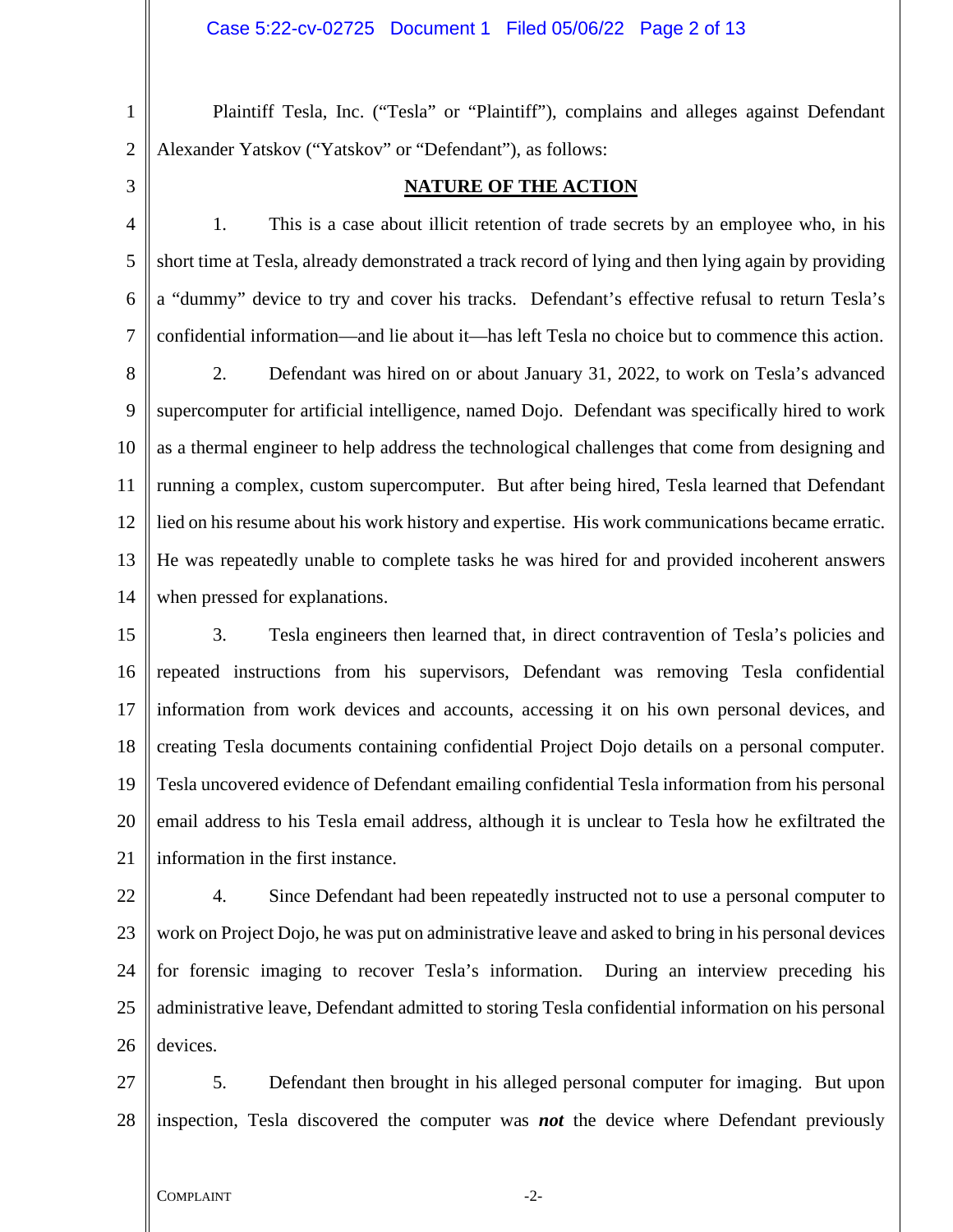## Case 5:22-cv-02725 Document 1 Filed 05/06/22 Page 3 of 13

1 2 3 4 5 6 7 admitted using Tesla confidential information. Instead, it was a "dummy" laptop incapable of accessing the relevant information. Moreover, apart from a logon the same morning as the interview, nobody had logged onto the computer since November 2020. And during that lone morning logon, Defendant tried to add in information to make the laptop look like it may have accessed only inoffensive Tesla information, like an offer letter, in an effort to deceive Tesla's information security team. Defendant had lied to Tesla about what device he provided for inspection, effectively refusing to return Tesla's confidential information.

8 9 6. After providing this "dummy" laptop to try and hide his activity, Defendant resigned from Tesla.

10 11 12 13 14 7. Faced with this duplicitous conduct, refusal to cooperate and subsequent exit from Tesla, Tesla is now forced to seek Court relief to safeguard its confidential information. Because Tesla cannot monitor activity outside its network, Tesla does not know whether Defendant took additional files that he had access to during his employment or whether he has shared any of the files he stored on his personal devices with others.

15 16 17 8. This action is based on Defendant's: (1) violation of the Defend Trade Secret Act, 18 U.S.C. § 1831, *et seq*.; (2) violation of the California Uniform Trade Secret Act, Cal. Civ. Code § 3426, *et seq*.; and (3) breach of contract.

18

### **THE PARTIES**

19 20 21 22 9. Plaintiff Tesla is a corporation organized and existing under the laws of Delaware, with its headquarters located at the Tesla Austin Gigafactory, 13101 Harold Green Road, Austin, Texas 78725. Tesla develops, manufactures, sells, and leases electric vehicles and energy generation and storage systems throughout the United States and abroad.

23 24 10. Defendant Alexander Yatskov is a former Tesla employee. Upon information and belief, he resides in Manteca, California.

25

### **JURISDICTION AND VENUE**

26 27 28 11. This Court has subject matter jurisdiction over this action pursuant to 28 U.S.C. § 1331 and 18 U.S.C. § 1836(c), as it arises under the federal Defend Trade Secrets Act, 18 U.S.C. § 1831 *et seq.*

COMPLAINT  $-3$ -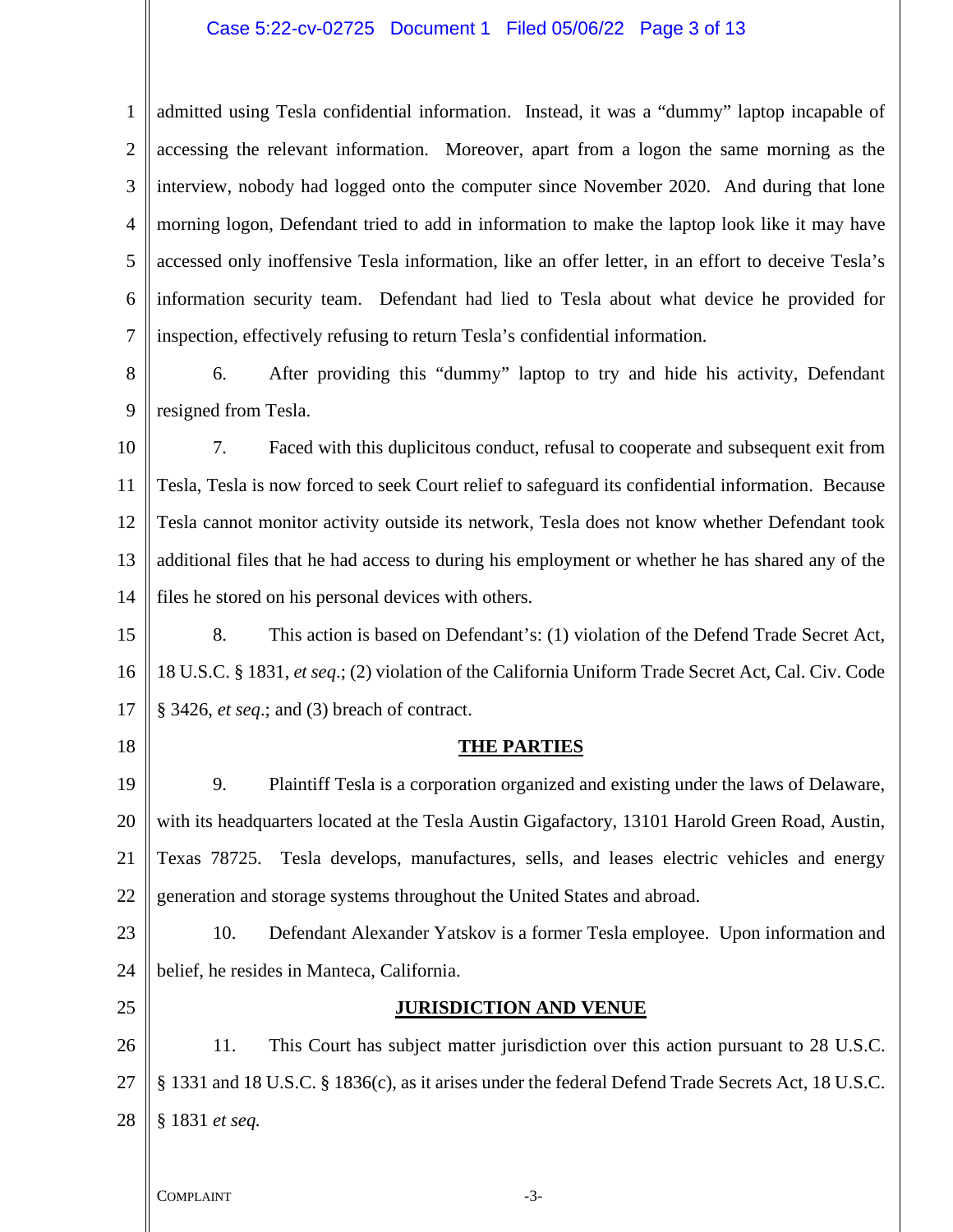# Case 5:22-cv-02725 Document 1 Filed 05/06/22 Page 4 of 13

| $\mathbf{1}$   | This Court has supplemental jurisdiction over Plaintiff's state law claims under the<br>12.            |  |
|----------------|--------------------------------------------------------------------------------------------------------|--|
| $\overline{2}$ | California Uniform Trade Secret Act, Cal. Civ. Code § 3426, et seq. and for breach of contract         |  |
| 3              | pursuant to 28 U.S.C. § 1367(a) because Tesla's state law claims are so closely related to its federal |  |
| $\overline{4}$ | claim that they form part of the same case and controversy under Article III of the United States      |  |
| 5              | Constitution.                                                                                          |  |
| 6              | Venue is proper in the United States District Court for the Northern District of<br>13.                |  |
| $\tau$         | California pursuant to 28 U.S.C. § 1391 because a substantial part of the events and omissions         |  |
| 8              | giving rise to the claims asserted occurred in this District.                                          |  |
| 9              | <b>INTRADISTRICT ASSIGNMENT</b>                                                                        |  |
| 10             | A substantial part of the events and omissions that gave rise to the claims asserted<br>14.            |  |
| 11             | took place in Santa Clara County, California. Thus, pursuant to Civil L.R. 3-2(c) and (e), this        |  |
| 12             | action should be assigned to the San Jose Division of this District.                                   |  |
| 13             | <b>FACTUAL ALLEGATIONS</b>                                                                             |  |
| 14             | <b>Tesla's Trade Secrets and Confidential Information</b>                                              |  |
| 15             | 15.<br>Among Tesla's numerous innovations is its development of Dojo, a supercomputer                  |  |
| 16             | designed in-house at Tesla to help solve difficult engineering problems, such as vehicle autonomy.     |  |
| 17             | That effort includes processing massive amounts of data, including video data from Tesla's             |  |
| 18             | vehicles and using that data to train neural nets to create autonomous driving software. Dojo was      |  |
| 19             | designed to address deficiencies in prior supercomputer platforms with custom chip and hardware        |  |
| 20             | Dojo enables faster performance and superior power consumption, together with<br>designs.              |  |
| 21             | innovations in scalability. Discussions of the importance of this project to Tesla, as well as its     |  |
| 22             | potential, can be found in Tesla's AI Day presentation on August 19, 2021.<br>See                      |  |
| 23             | https://www.youtube.com/watch?v=j0z4FweCy4M.                                                           |  |
| 24             | 16.<br>One important aspect of designing and managing a supercomputer such as Dojo is                  |  |
| 25             | thermal management. With the massive size and speed of a supercomputer like Dojo comes large           |  |
| 26             | amounts of heat as well. Accordingly, Tesla has a team of engineers dedicated to designing cooling     |  |
| 27             | systems for Dojo to optimize power, safety, cost and environmental efficiency. Tesla has collected     |  |
| 28             | massive amounts of data concerning thermal characteristics of Dojo under various cooling               |  |
|                |                                                                                                        |  |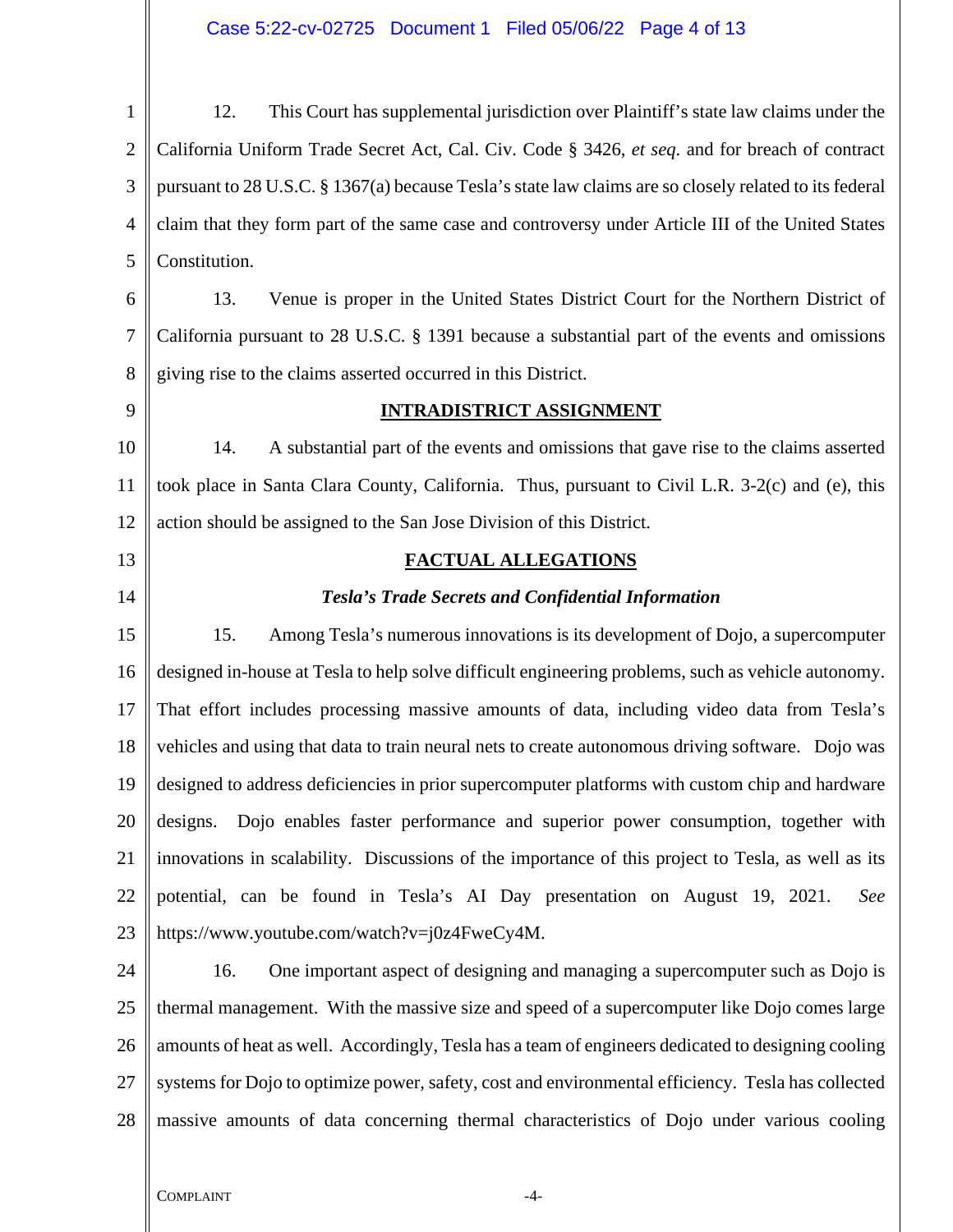#### Case 5:22-cv-02725 Document 1 Filed 05/06/22 Page 5 of 13

1  $\mathcal{L}$ 3 4 5 6 configurations, as well as hardware and software designs for cooling efficiencies. As part of its work routine, the team Defendant worked in runs complex simulations of how different thermal designs affect heat distribution, and in turn, affect the balancing of speed, power, safety, cost and environmental concerns. These thermal designs and data are confidential and tightly guarded within Tesla. This Dojo thermal design and data are referred to as the "Dojo Thermal Data and Designs" or the "Tesla Trade Secrets."

7

8 17. Those like Defendant on the Dojo team have access, not just to thermal-related data, but also to other confidential information concerning the Dojo project.

9

10 11 12 18. Developing the Tesla Trade Secrets was expensive and time-consuming. Tesla has spent thousands of hours of work to develop the Tesla Trade Secrets based on the cumulative hours spent by its Dojo team over years. The Tesla Trade Secrets are not publicly available and are never shared externally.

13 14 15 16 17 18 19 19. The Tesla Trade Secrets are extremely valuable to Tesla and would be to a competitor. Access to the Tesla Trade Secrets would enable engineers at other companies to reverse engineer Tesla's Trade Secrets to create similar supercomputer thermal systems in a fraction of the time and with a fraction of the expense it took Tesla to build it. Third-party engineers could not recreate these thermal designs without having Tesla Trade Secrets in the first place. The technology also would inform competitors of Tesla's thermal designs for its supercomputer – providing a roadmap to copy Tesla's innovation.

20 21 22 20. For these reasons, Tesla takes extensive measures to ensure that the Tesla Trade Secrets remain strictly confidential and are never shared externally. The engineers who do have access to the files are not permitted to download them to personal devices or cloud storage.

23 24 25 26 27 28 21. Tesla's engineers also sign a comprehensive set of agreements and policies as a condition of their employment which require them to protect Tesla's confidential information and not to disclose or misuse that information, including the Tesla Trade Secrets. These include an Employee Nondisclosure And Inventions Assignment Agreement ("NDA"), which requires employees to hold Tesla's information "in strictest confidence" and prohibits them from using or disclosing any Tesla "Proprietary Information," including "technical data, trade secrets, know-

#### COMPLAINT  $-5$ -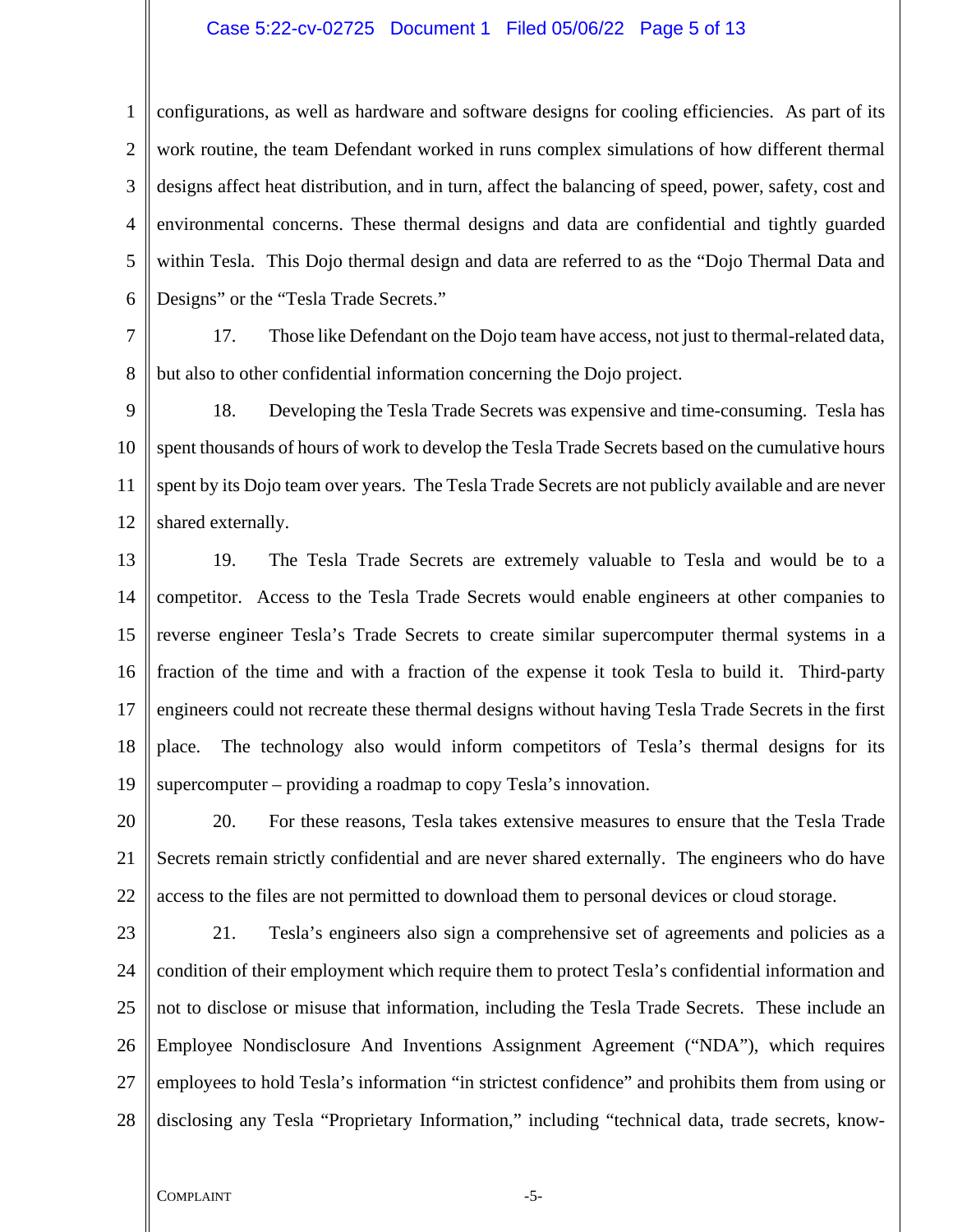1 2 how, … plans, designs, … methods, processes, … data, programs, … and other business information."

3 4 5 6 7 22. The NDA also requires employees, upon termination, to "immediately return to the Company all originals and copies of all hard copy and electronic documents, files and other property of the Company in [their] possession or control or to which [they] have access … regardless of the storage medium (e.g., internal or external hard drives, solid-state drives, USB flash drives, flash memory cards, and cloud storage)."

8 9 10 23. Those on the Dojo project sign an additional NDA, specific to the Dojo project, to safeguard its confidential information and limit access to project information on a need-to-know basis. This included Defendant, who signed that additional agreement on February 16, 2022.

11 12 13 14 24. Tesla secures its physical facilities by restricting access to authorized personnel and then monitoring actual access with security guards and cameras. Visitors to Tesla's facilities must check in with a receptionist or security, sign a nondisclosure agreement, and submit to a photograph. Visitors must also always be escorted by a Tesla employee while at the facilities.

15 16 17 25. Tesla further protects its trade secrets by using password-protected and firewallprotected networks and servers that are only accessible to current Tesla employees with proper credentials.

18 19 26. Tesla also has an Information Security team that monitors its systems for suspicious activity, including unauthorized downloading of confidential information.

# *Defendant Alexander Yatskov Promises to Protect Tesla's Trade Secrets and Confidential Information as a Condition of His Employment at Tesla*

22

21

20

23 27. On or about January 31, 2022, Tesla hired Defendant Alexander Yatskov as a Principal Thermal Engineer.

24 25 26 27 28. Among Defendant's assigned responsibilities was to help develop and improve thermal management solutions for Project Dojo. As part of that work, Defendant could run simulations to assess thermal system designs for Tesla's Dojo supercomputer. Like other Project Dojo employees, Tesla expected him to work at Tesla's Fremont, California offices.

28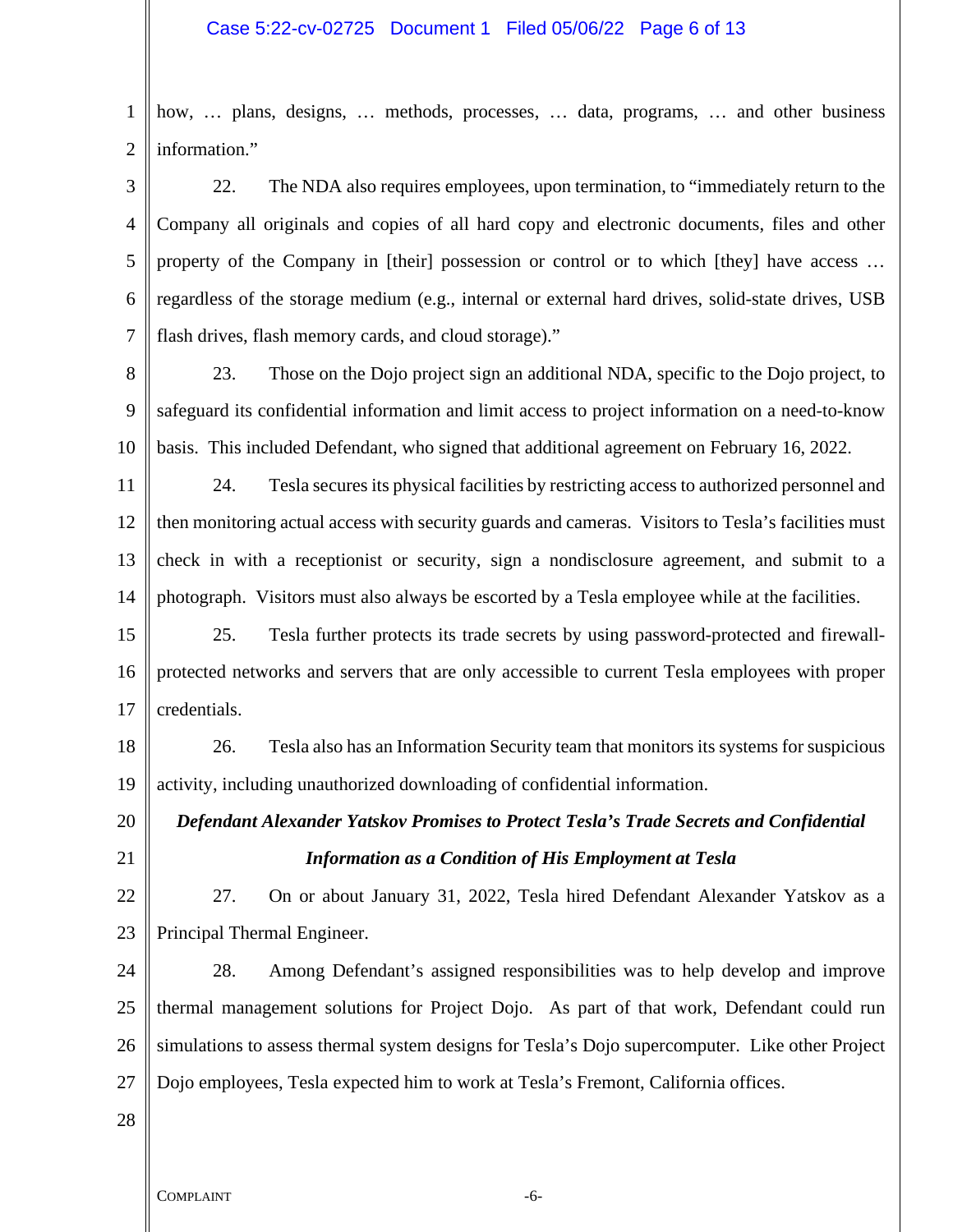## Case 5:22-cv-02725 Document 1 Filed 05/06/22 Page 7 of 13

1 2 29. As part of his employment, Tesla provided Defendant with both a laptop and desktop to perform his work.

3 4 30. As a condition of his employment, Defendant signed and agreed to abide by the terms of the NDA as well as a Dojo-specific NDA.

5

*Defendant's Theft of Tesla's Trade Secrets and Attempts to Conceal His Misconduct* 

6 7 31. On May 2, 2022, after being put on administrative leave, Defendant resigned from Tesla. His last day at Tesla was April 6, 2022.

8 9 10 32. As described above, when confronted by Tesla's information security team, Defendant eventually admitted he downloaded Tesla confidential information from his Tesla accounts and devices to his personal devices.

11 12 13 14 15 16 17 18 19 20 21 33. But Defendant has refused to return Tesla's confidential information and lied to Tesla about it. Specifically, Defendant agreed to provide his phone and his personal device where he admitted transferring Tesla confidential information. The device Defendant provided, however, was not the device described. Instead, it was a "dummy" device. Other than the same day he gave it to Tesla, nobody had logged onto it since November 2020. And during that lone morning logon, Defendant tried to add in information to make the laptop look like it may have accessed only inoffensive Tesla information, like an offer letter, in an effort to deceive Tesla's information security team. By this misconduct, Defendant has effectively refused to return Tesla's confidential information and attempted to hide that refusal. Defendant knew he was providing a "dummy" device to Tesla in order to hide his activities because he had logged onto the device the earlier that same morning.

22 23 24 25 34. On information and belief, Tesla has not uncovered all of Defendant's theft. Defendant's track record of lying and providing a "dummy" computer raises grave concerns that he continues to misappropriate Tesla's Trade Secrets. On information and belief, Defendant has indeed further used and/or disseminated that information.

- 26
- 27
- 28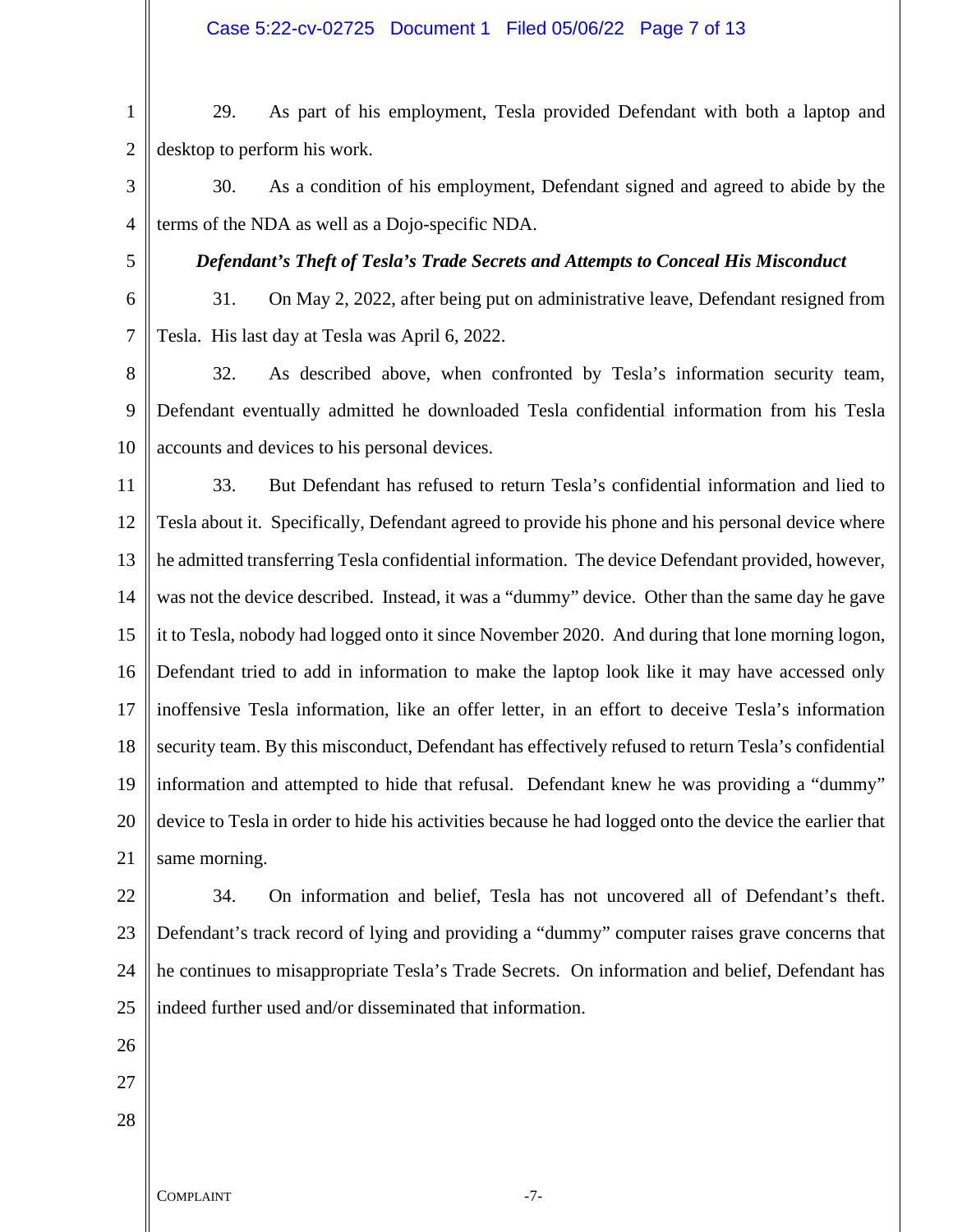| 1              | <b>First Cause of Action</b>                                                                             |  |  |
|----------------|----------------------------------------------------------------------------------------------------------|--|--|
| $\overline{2}$ | (Violation of the Defend Trade Secrets Act, 18 U.S.C. § 1831 et seq.)                                    |  |  |
| 3              | 35.<br>Tesla re-alleges and incorporates by reference each and every allegation contained                |  |  |
| $\overline{4}$ | in paragraphs 1 through 34 of this Complaint.                                                            |  |  |
| 5              | As set forth above, Defendant misappropriated files revealing Dojo Thermal Data<br>36.                   |  |  |
| 6              | and Designs constituting "trade secrets" under the Defend Trade Secrets Act, 18 U.S.C. § 1831 et         |  |  |
| 7              | seq. Tesla is the owner of these Tesla Trade Secrets.                                                    |  |  |
| 8              | 37.<br>The Tesla Trade Secrets relate to the design, development, and manufacturing, of                  |  |  |
| 9              | products and services used in, and intended for use in, interstate and foreign commerce.                 |  |  |
| 10             | 38.<br>The Tesla Trade Secrets derive independent economic value from not being                          |  |  |
| 11             | generally known to the public, to Tesla's competitors, or to other persons who can obtain economic       |  |  |
| 12             | value from the disclosure or use of the information.                                                     |  |  |
| 13             | 39.<br>The Tesla Trade Secrets are not readily ascertainable through proper means or from                |  |  |
| 14             | generally available, public sources.                                                                     |  |  |
| 15             | 40.<br>At all relevant times, Tesla has made reasonable efforts to protect and preserve the              |  |  |
| 16             | secrecy of the Tesla Trade Secrets.                                                                      |  |  |
| 17             | 41.<br>Defendant misappropriated the Tesla Trade Secrets within the meaning of                           |  |  |
| 18             | 18 U.S.C. § 1839(5) by, <i>inter alia</i> , knowingly acquiring the Tesla Trade Secrets through improper |  |  |
| 19             | means, and disclosing and/or using the Tesla Trade secrets without Tesla's express or implied            |  |  |
| 20             | consent.                                                                                                 |  |  |
| 21             | 42.<br>Defendant knew or had reason to know that, at the time he accessed, downloaded                    |  |  |
| 22             | and used the Tesla Trade Secrets, this information was acquired and obtained by improper means           |  |  |
| 23             | and/or under circumstances giving rise to a duty to maintain secrecy or limit use, and that he did       |  |  |
| 24             | not have Tesla's express or implied consent to do so.                                                    |  |  |
| 25             | 43.<br>Defendant acquired the Tesla Trade Secrets by virtue of his employment with Tesla,                |  |  |
| 26             | not through his own independent research and efforts, in direct violation of his legal obligations to    |  |  |
| 27             | Tesla.                                                                                                   |  |  |
| 28             |                                                                                                          |  |  |
|                |                                                                                                          |  |  |

Ш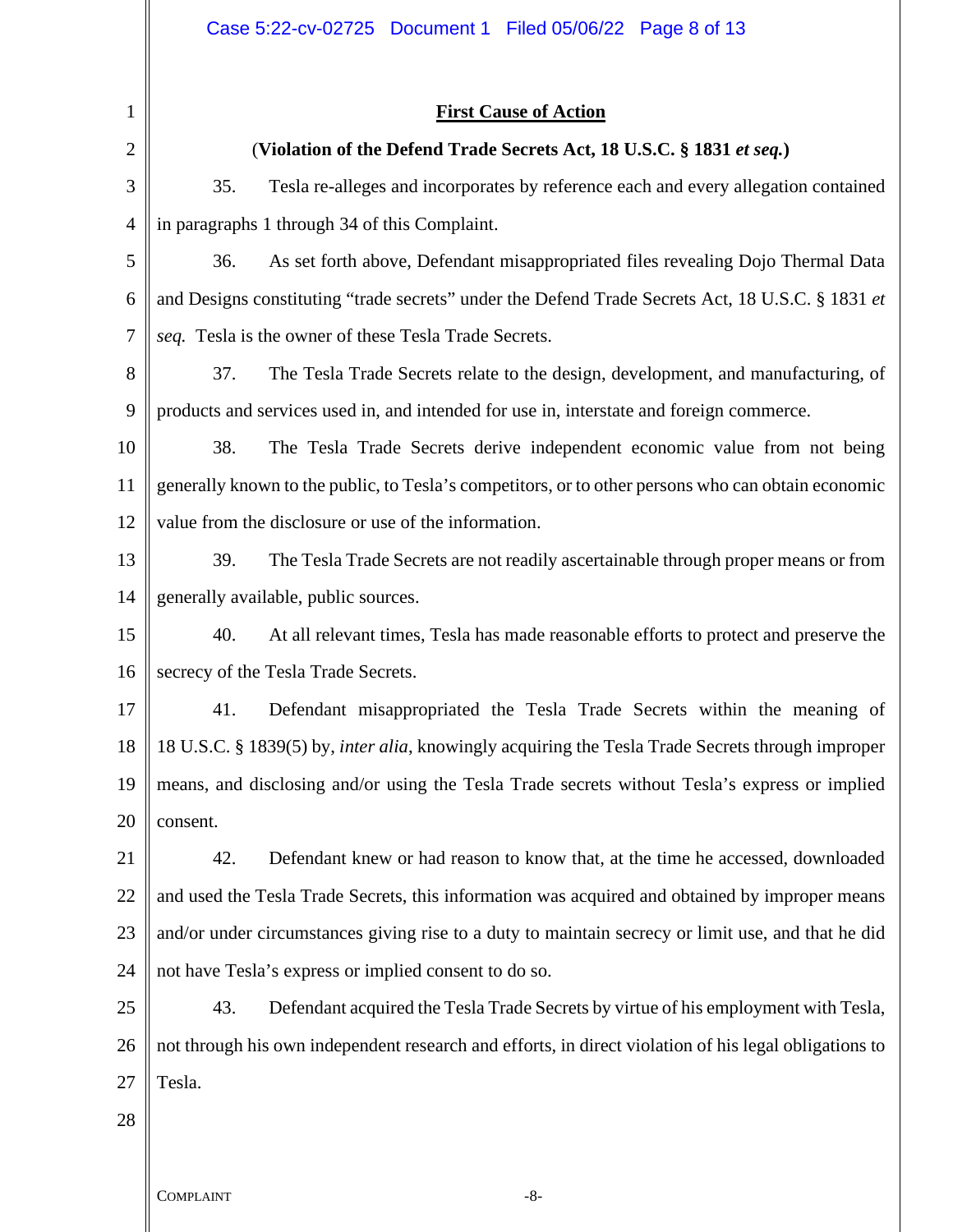## Case 5:22-cv-02725 Document 1 Filed 05/06/22 Page 9 of 13

- 1 2 3 4 5 6 7 8 9 10 11 44. On information and belief, Defendant failed to fully delete or return the Tesla Trade Secrets that he misappropriated and continues to use or disclose the Tesla Trade Secrets without Tesla's consent. 45. On information and belief, Defendant has gained or will gain substantial benefit from his misappropriation of the Tesla Trade Secrets, to Tesla's substantial detriment. 46. As a result of Defendant's unlawful conduct, the Tesla Trade Secrets have been compromised, and Tesla is substantially threatened by Defendant's further use and/or dissemination of that information. 47. As a direct, proximate, and foreseeable result of Defendant's misappropriation of the Tesla Trade Secrets, Tesla has been damaged in an amount not yet ascertained. 48. Defendant's unlawful actions were willful and malicious, and with the deliberate
- 12 13 intent to injure Tesla's business, thereby entitling Tesla to exemplary damages and/or attorneys' fees in an amount to be proven at trial pursuant to 18 U.S.C. § 1836(b)(3)(D).
- 14 15 16 17 18 19 49. Tesla is entitled to an order requiring Defendant, his agents, and all persons acting in concert with him, from using or disclosing, or threatening to use or disclose, the Tesla Trade Secrets, and restraining Defendant from obtaining any benefit from his wrongful possession and use of the Tesla Trade Secrets. Unless enjoined by this Court, said misappropriation of the Tesla Trade Secrets, actual or threatened, will cause great and irreparable injury to Tesla. Tesla has no adequate or other remedy at law for such acts and threatened acts.
- 20
- 21

# **(Violation of California's Uniform Trade Secrets Act, Cal. Civ. Code § 3426** *et seq.***)**

**Second Cause of Action**

- 22 23 50. Tesla re-alleges and incorporates by reference each and every allegation contained in paragraphs 1 through 49 of this Complaint.
- 24 25 26 51. As set forth above, Defendant misappropriated files revealing Dojo Thermal Data and Designs constituting "trade secrets" under the California Uniform Trade Secrets Act, Cal. Civ. Code § 3426, *et seq.* Tesla is the owner of these Tesla Trade Secrets.
- 27
- 28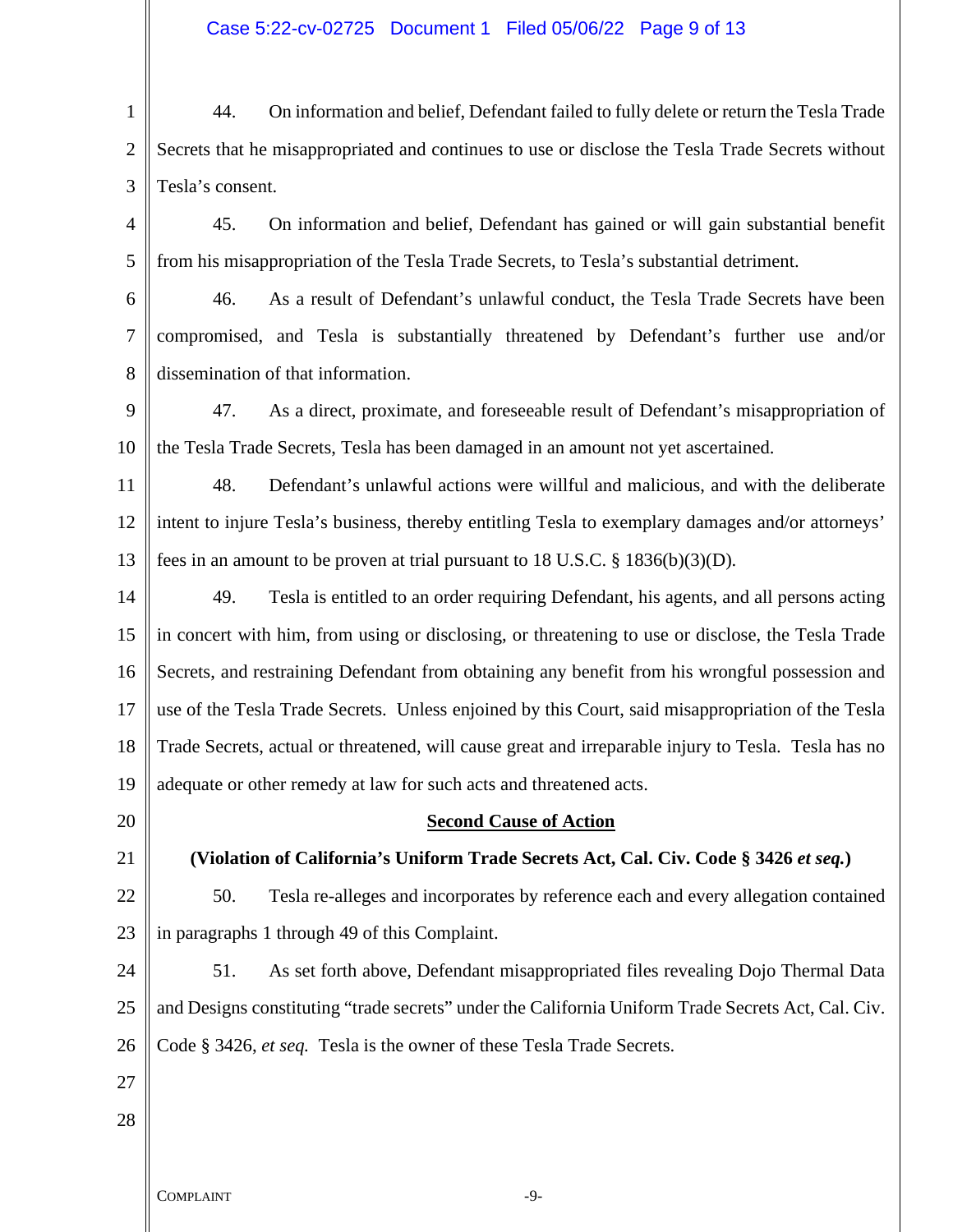## Case 5:22-cv-02725 Document 1 Filed 05/06/22 Page 10 of 13

1  $\mathfrak{D}$ 3 4 5 6 7 8 9 10 11 12 13 14 15 16 17 18 19 20 21 22 23 24 25 26 27 28 52. The Tesla Trade Secrets derive independent economic value from not being generally known to the public, to Tesla's competitors, or to other persons who can obtain economic value from disclosure or use of the information. 53. At all relevant times, Tesla has made reasonable efforts to protect and preserve the secrecy of the Tesla Trade Secrets. 54. Defendant misappropriated the Tesla Trade Secrets within the meaning of Cal. Civ. Code § 3426.1(b) by, *inter alia*, knowingly acquiring the Tesla Trade Secrets through improper means, and disclosing and/or using the Tesla Trade secrets without Tesla's express or implied consent. 55. Defendant knew or had reason to know that, at the time he accessed, downloaded and used the Tesla Trade Secrets, this information was acquired and obtained by improper means and/or under circumstances giving rise to a duty to maintain secrecy or limit use, and that he did not have Tesla's express or implied consent to do so. 56. Defendant acquired the Tesla Trade Secrets by virtue of his employment with Tesla, not through his own independent research and efforts, in direct violation of his legal obligations to Tesla. 57. On information and belief, Defendant failed to fully delete or return the Tesla Trade Secrets that he misappropriated, and continues to use or disclose the Tesla Trade Secrets without Tesla's consent. 58. On information and belief, Defendant has gained, or will gain, substantial benefit from his misappropriation of the Tesla Trade Secrets, to Tesla's substantial detriment. 59. As a result of Defendant's unlawful conduct, the Tesla Trade Secrets have been compromised, and Tesla is substantially threatened by Defendant's further use and/or dissemination of that information. 60. As a direct, proximate, and foreseeable result of Defendant's misappropriation of the Tesla Trade Secrets, Plaintiff has been damaged in an amount not yet ascertained. 61. Defendant's unlawful actions were willful and malicious, and with the deliberate intent to injure Tesla's business, thereby entitling Tesla to exemplary damages pursuant to Cal.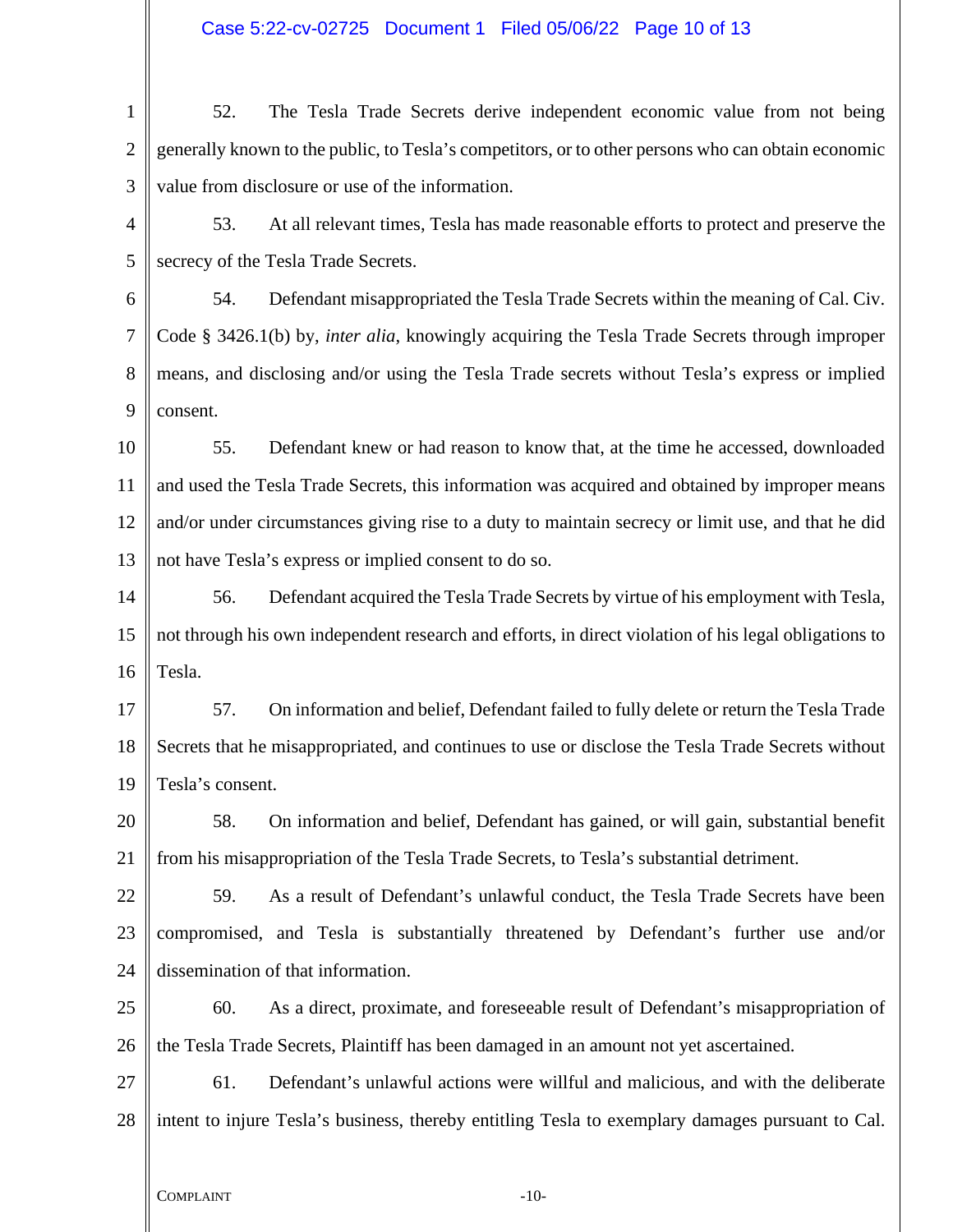1 2 Civ. Code § 3426.3(c) and/or attorneys' fees in an amount to be proven at trial pursuant to Cal. Civ. Code § 3246.4.

3 4 5 6 7 8 62. Tesla is entitled to an order requiring Defendant, his agents, and all persons acting in concert with him, from using or disclosing, or threatening to use or disclose, the Tesla Trade Secrets, and restraining Defendant from obtaining any benefit from his wrongful possession and use of the Tesla Trade Secrets. Unless enjoined by this Court, said misappropriation of the Tesla Trade Secrets, actual or threatened, will cause great and irreparable injury to Tesla. Tesla has no adequate or other remedy at law for such acts and threatened acts.

9 10

# **Third Cause of Action**

# **(Breach of Contract)**

11 12 63. Tesla re-alleges and incorporates by reference each and every allegation contained in paragraphs 1 through 62 of this Complaint.

13 14 15 64. As a condition of his employment with Tesla, Defendant signed and agreed to abide by the terms of the NDAs between himself and Tesla, which prohibited Defendant from, among other things, using or disclosing the Tesla Trade Secrets.

16 17 65. Tesla fully complied with and fulfilled its obligation under the NDAs by, among other things, employing Defendant.

18 19 20 66. While employed by Tesla, Defendant breached the NDAs by, without authorization, accessing, downloading, transmitting, creating, and retaining files containing the Tesla Trade Secrets on a personal device.

21 22 67. Tesla has sustained and will sustain damages as a direct and proximate result of Defendant's breach of contract.

23

# **PRAYER FOR RELIEF**

24 25 WHEREFORE, Plaintiff Tesla prays for judgment in its favor and against Defendant Alexander Yatskov, inclusive as follows:

26 27 28 1. Granting temporary, preliminary, and permanent injunctive relief against Defendant, and any persons in active concert or participation with him: (i) enjoining Defendant from obtaining, retaining, using, transmitting, disseminating, or disclosing the Tesla Trade Secrets;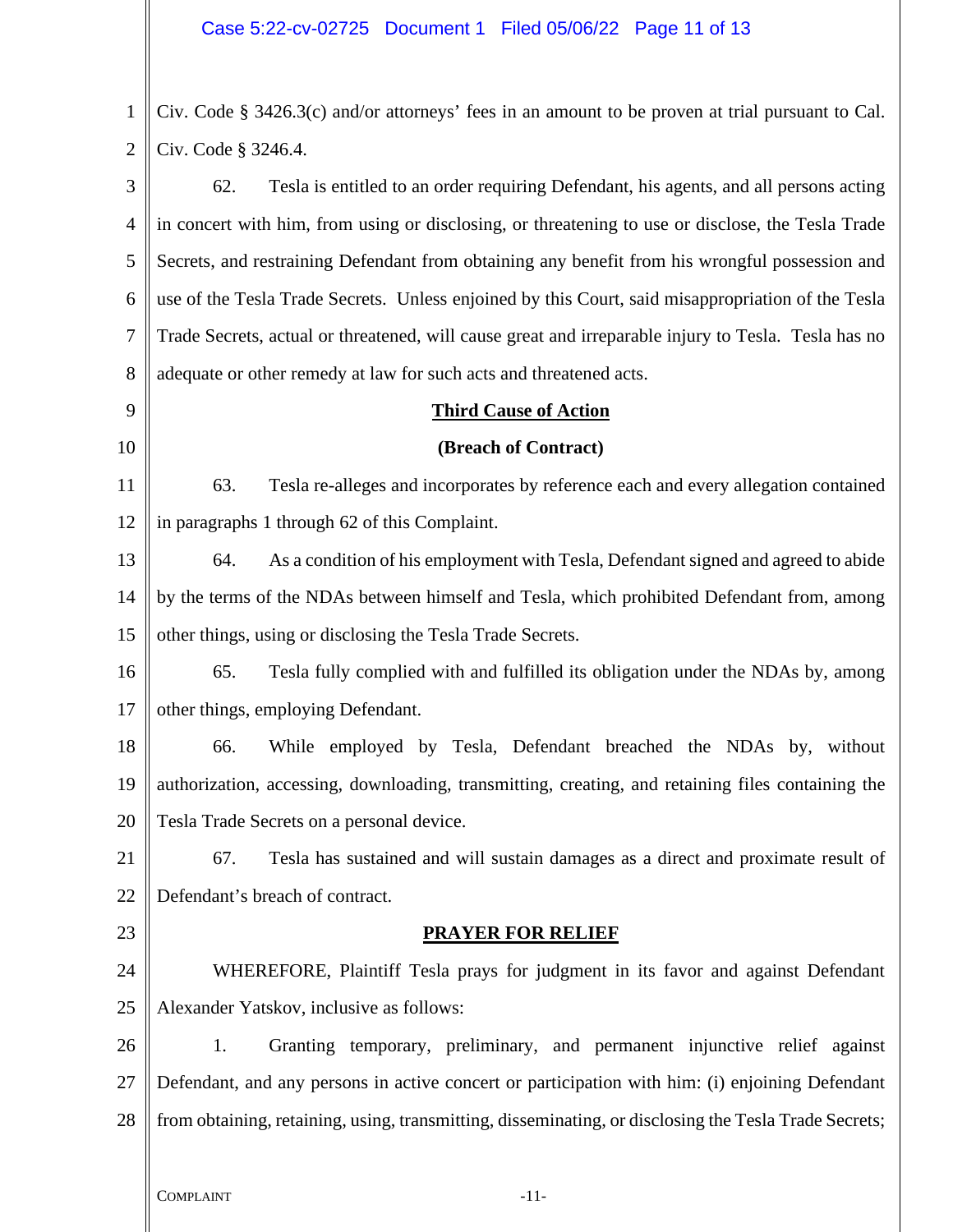# Case 5:22-cv-02725 Document 1 Filed 05/06/22 Page 12 of 13

 $\parallel$ 

| $\mathbf{1}$ | (ii) requiring Defendant to immediately return all Tesla equipment, tangible materials, and           |  |
|--------------|-------------------------------------------------------------------------------------------------------|--|
| $\mathbf{2}$ | information that remain in Defendant's possession, custody, or control; (iii) ordering Defendant to   |  |
| 3            | identify, and turn over, any property in his possession, custody, or control containing or reflecting |  |
| 4            | the Tesla Trade Secrets, including hard copy documents or any form of electronic storage media;       |  |
| 5            | (iv) ordering Defendant to identify any other persons, entities, or locations not within his          |  |
| 6            | possession, custody, or control, to which Defendant has transmitted, disseminated, disclosed, or      |  |
| 7            | stored any Tesla Trade Secrets; and (v) any other appropriate injunctive relief;                      |  |
| 8            | Awarding compensatory damages in an amount to be determined at trial;<br>2.                           |  |
| 9            | Awarding exemplary damages in an amount to be determined at trial;<br>3.                              |  |
| 10           | Awarding interest at the maximum legal rate on all sums awarded;<br>4.                                |  |
| 11           | Awarding reasonable attorneys' fees as permitted by law;<br>5.                                        |  |
| 12           | Awarding all costs of suit herein; and<br>6.                                                          |  |
| 13           | 7.<br>Awarding such other and further relief as the Court deems just and proper.                      |  |
| 14           | <b>JURY DEMAND</b>                                                                                    |  |
| 15           | Plaintiff Tesla demands a jury trial on all triable issues.                                           |  |
| 16           |                                                                                                       |  |
| 17           | Dated: May 6, 2022<br>$\sqrt{s}/\textit{Joseph C. Alm}$<br>JOSEPH C. ALM, SBN 294362                  |  |
| 18           | Tesla, Inc.                                                                                           |  |
| 19           | 901 Page Avenue<br>Fremont, CA 94538-734                                                              |  |
| 20           | Email: jalm@tesla.com<br>Phone: (650) 681-5000                                                        |  |
| 21           |                                                                                                       |  |
| 22           |                                                                                                       |  |
| 23           |                                                                                                       |  |
| 24           |                                                                                                       |  |
| 25           |                                                                                                       |  |
| 26           |                                                                                                       |  |
| 27           |                                                                                                       |  |
| 28           |                                                                                                       |  |
|              |                                                                                                       |  |
|              | <b>COMPLAINT</b><br>$-12-$                                                                            |  |